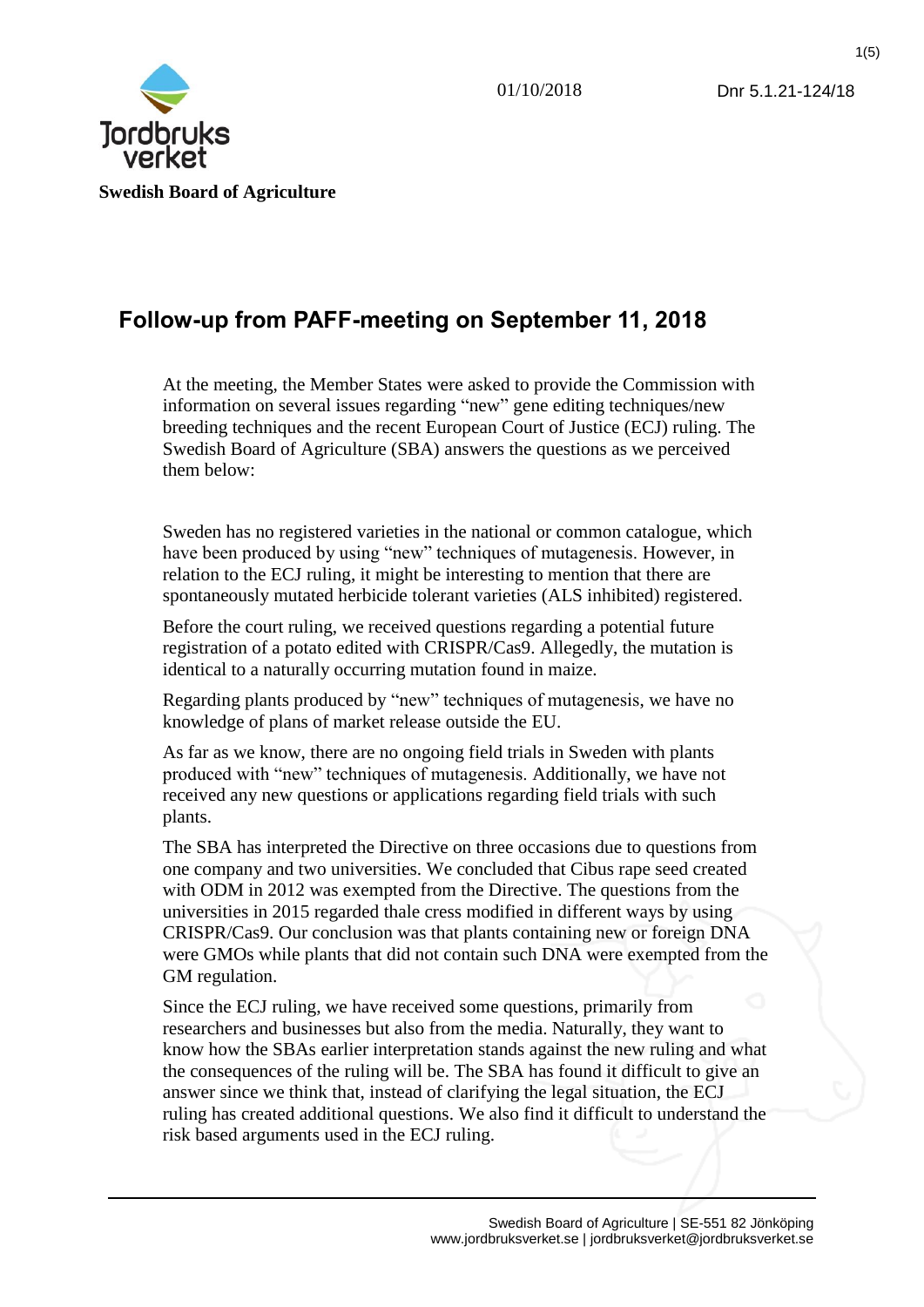Several articles have been published in a wide variety of media in which the writers are highly concerned about the ECJ ruling and point to the negative consequences it entails, for example the risk of competence disappearing from the EU. Six headmasters of Swedish universities have also written a joint statement urging politicians in Sweden and the EU to take action for a science based legislation. They state that the ECJ ruling threatens the future provision of food and the task of decreasing the negative effects of agriculture on the environment.

# **The SBA´s questions to the Commission**

#### *Detection and quantification*

We found the EURL document to be very clarifying regarding the possibilities and limitations of analytical determination of whether a crop has emerged with new mutagenesis methods or with conventional or spontaneous mutations. The SBA is very concerned about the legal certainty of such analyses and what conclusions that can be drawn from the analyses. Additionally, we are also concerned about the amount of resources that will be needed to perform the controls.

1. We would like the Commission to do a cost analysis which takes into account the costs for the laboratories, control authorities and operators to perform these types of controls and to produce and keep such databases of genetic information updated. We would also like the Member States to be involved in this process.

Since it seems difficult to detect minor mutations through analysis we were wondering about the possibility for a potential applicant to be able to fulfil the requirements necessary to apply for market release in the EU. If it is not possible, or very difficult to have a specified protocol for the detection of small mutations that have been introduced in a genome, this will be like a kind of ban on the use of goods produced with new techniques.

2. Will the Commission ask the EURL for an assessment of the possibility to fulfil the requirement of having a detection protocol for a notification for market release for the kind of mutations that can be achieved with new techniques?

## *Definition of "GMO" in other regulations*

In Directive 2009/41/EC on the contained use of genetically modified microorganisms, mutagenesis is excluded, just as in Directive 2001/18/EC, but there is no equivalence to recital 17. That means that a bacterium modified through a gene editing technique, such as CRISPR/Cas9, is exempted from the GM-regulation when used contained but that it becomes a GMO when released into the environment. Since there has previously been a field trial with genetically modified microorganisms in Sweden, it is possible that such trials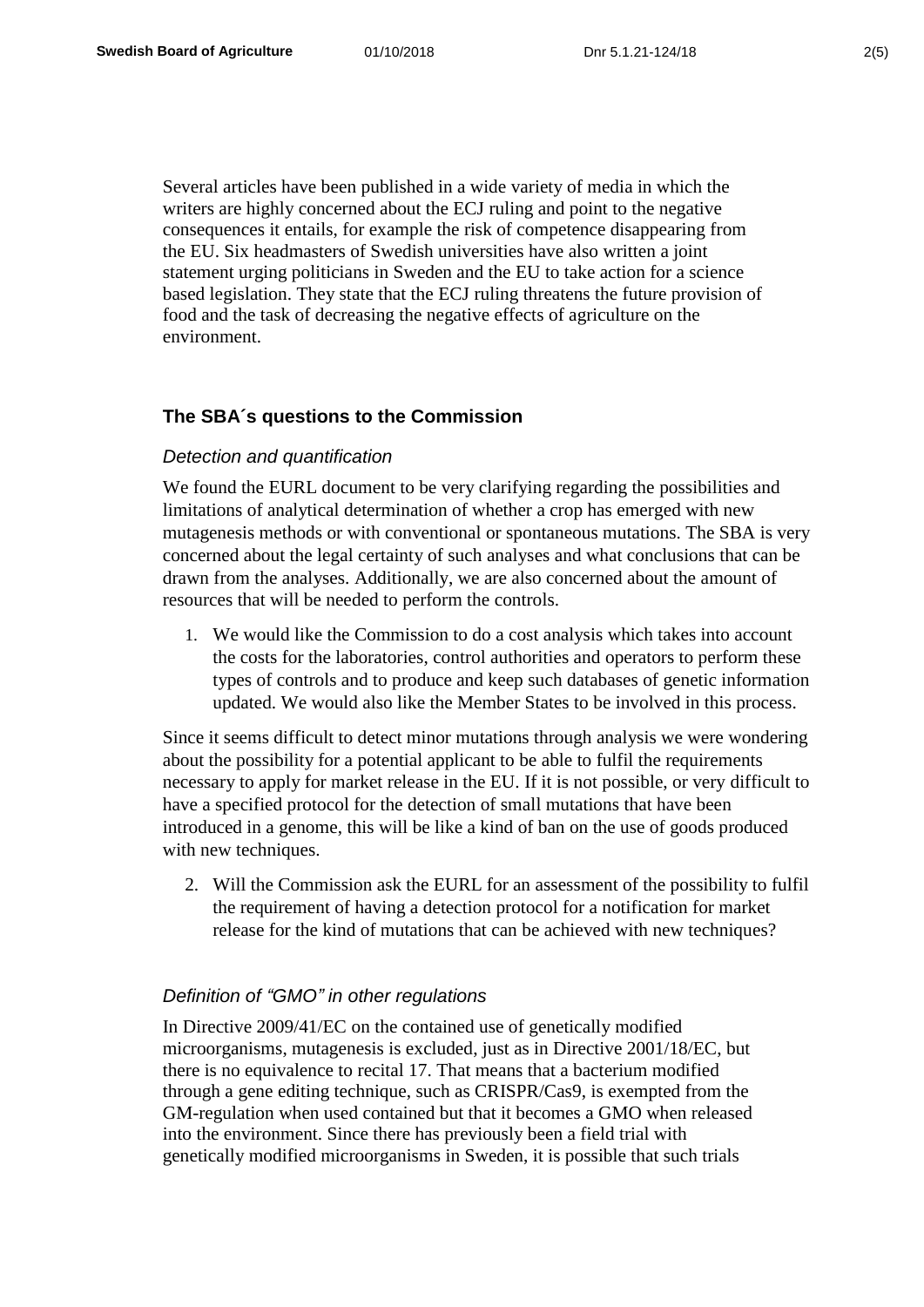will also be performed in the future. Therefore, it needs to be clear, for all parties involved, what is exempted from the requirements in the GM legislation.

3. Has the Commission considered if any revision in other regulations is necessary due to the ECJ ruling?

# *The meaning of recital 17*

Since the court is largely inclined to recital 17, we must relate to this and discuss what it might mean when a technique "has been used conventionally in a number of applications and has a long safety record". For example, when it comes to new methods of mutagenesis, there are publications from before 2001. However, is the use of the method in microorganisms relevant or does it have to be used in plants? Do cell cultures count or does it have to be in whole organisms? How long will it take before a technique has a "*long*" safety record? How should the phrase "*used in a number of applications"* be interpreted? Must the technique have been used in both plants and in microorganisms? Or does it mean that the technique must have been used in several plant species or that the technique perhaps created several different traits even though the traits were only in one and the same species?

What constitutes a technique or method also needs to be clarified. If the word "method" does not mean the molecular change but rather the process by which the change is achieved, does that mean that e.g. CRISPR/Cas9 should be considered as one method? For example, you can achieve different types of molecular changes with CRISPR/Cas9. Would each type of change then be a different method?

Furthermore, if "method/technique" means the process by which a molecular change is achieved, then it is the method that matters and not the organism in which it was used. Would the consequences then be that when we try to determine when a method was first used (to be able to determine if a method has a "long" safety record) it does not matter in which context it was used? The Competent Authorities should be able to answer these kind of questions.

4. Will the commission take an initiative for such detailed discussions?

### *A legislation in a frozen state?*

In the interpretation that the SBA did in 2015, we concluded that mutagenesis in itself is a technique. We used recital 17 to interpret Directive 2001/18/EC as meaning that the mutagenesis exemption applies to the molecular processes that occur in traditional mutagenesis and not the method of obtaining the mutations. We concluded that gene editing is one type of mutagenesis and we found no basis in the Directive, to differentiate between different techniques of mutagenesis, notably because the end results are similar or even identical. Since the goal of the Directive is to protect human health and the environment *when*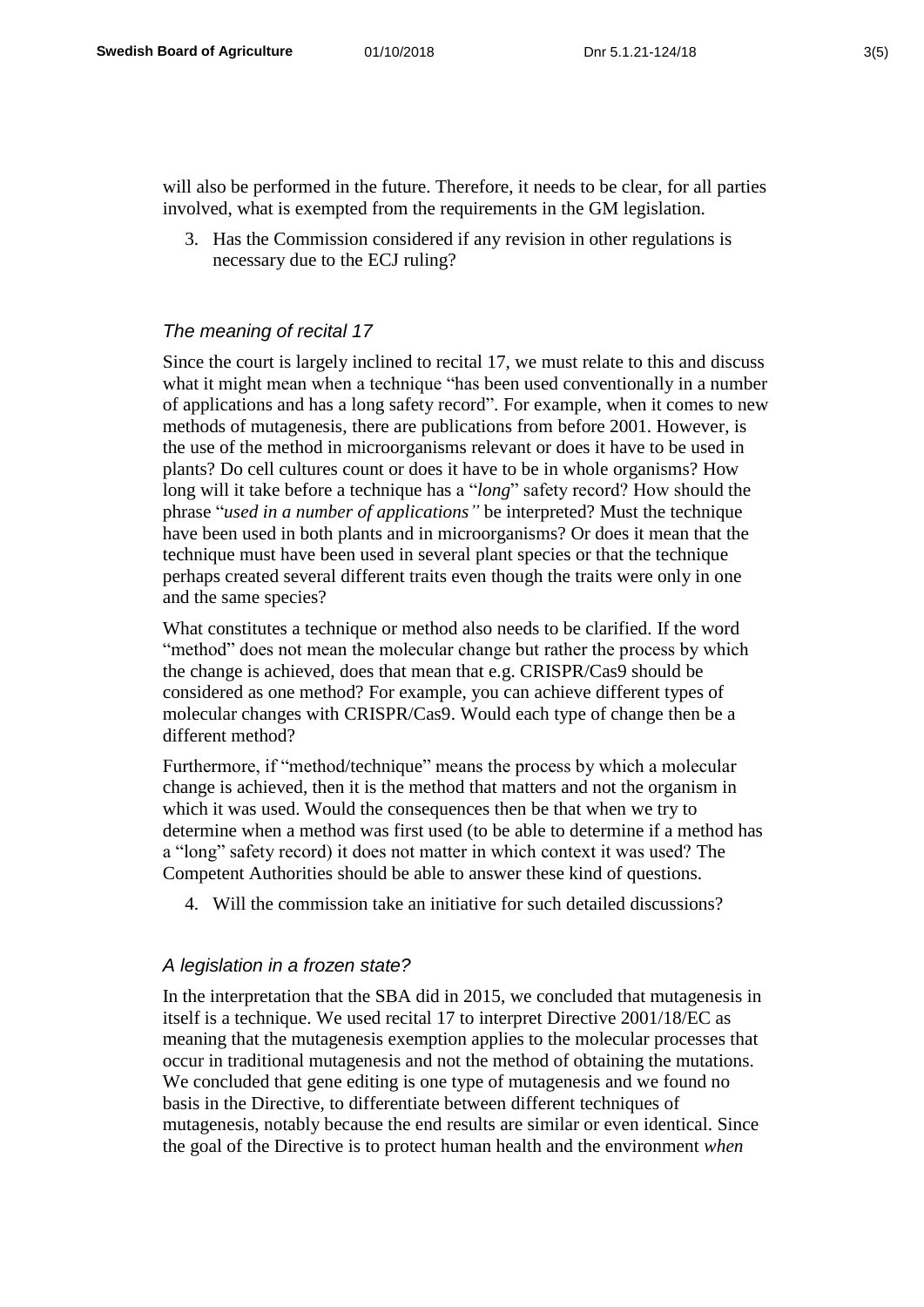*genetically modified organisms are deliberately released in to the environment* we concluded that it is the safety of the organism that is relevant and not the safety of the process by which you produce the organism.

If it is not the change in the resulting plant that is of importance but rather the process by which you achieve the change, that could entail that e.g. new chemicals for the induction of mutations also would be considered as new techniques/methods. It would also mean that one would automatically consider any improvement in methodology to carry a higher risk even when the actual change in the organism might be identical to what has been previously achieved with an "old" and safe method.

5. Does the Commission interpret the ECJ ruling in such a way that all development in methodology should automatically lead to a regulated GMO?

#### *The risk aspect*

The ECJ ruling gives rise to questions regarding when something should be considered to carry an increased risk. For example, is it not reasonable to presume that molecular changes that are exactly the same would carry the same risk, no matter how they were produced? If the safety of an organism cannot be determined based on the molecular changes that it contains and by comparison to other organisms which are known to be safe and which contain the same molecular changes, then how is that supposed to be done?

Since the same process might induce different molecular changes, would we then need a database of each molecular change that has been produced through each available method of mutagenesis to be able to figure out if an organism is safe or if it needs to be tested for its safety?

6. Is there a procedure on how to determine the risks or the safety of a method?

#### *Risk of trade disruption*

A number of WTO members have previously questioned EU legislation on genetically modified organisms. At least USA and Japan have announced that they do not consider mutations produced by new gene editing techniques to lead to regulated GMOs. The document from EURL clearly shows the issues that might arise with the control. High costs for analyses and uncertainty with the results could be regarded as trade barriers. Especially in those cases where there are no differences between a variety that has been produced through spontaneous mutations and a variety where the same mutation has been produced by gene editing.